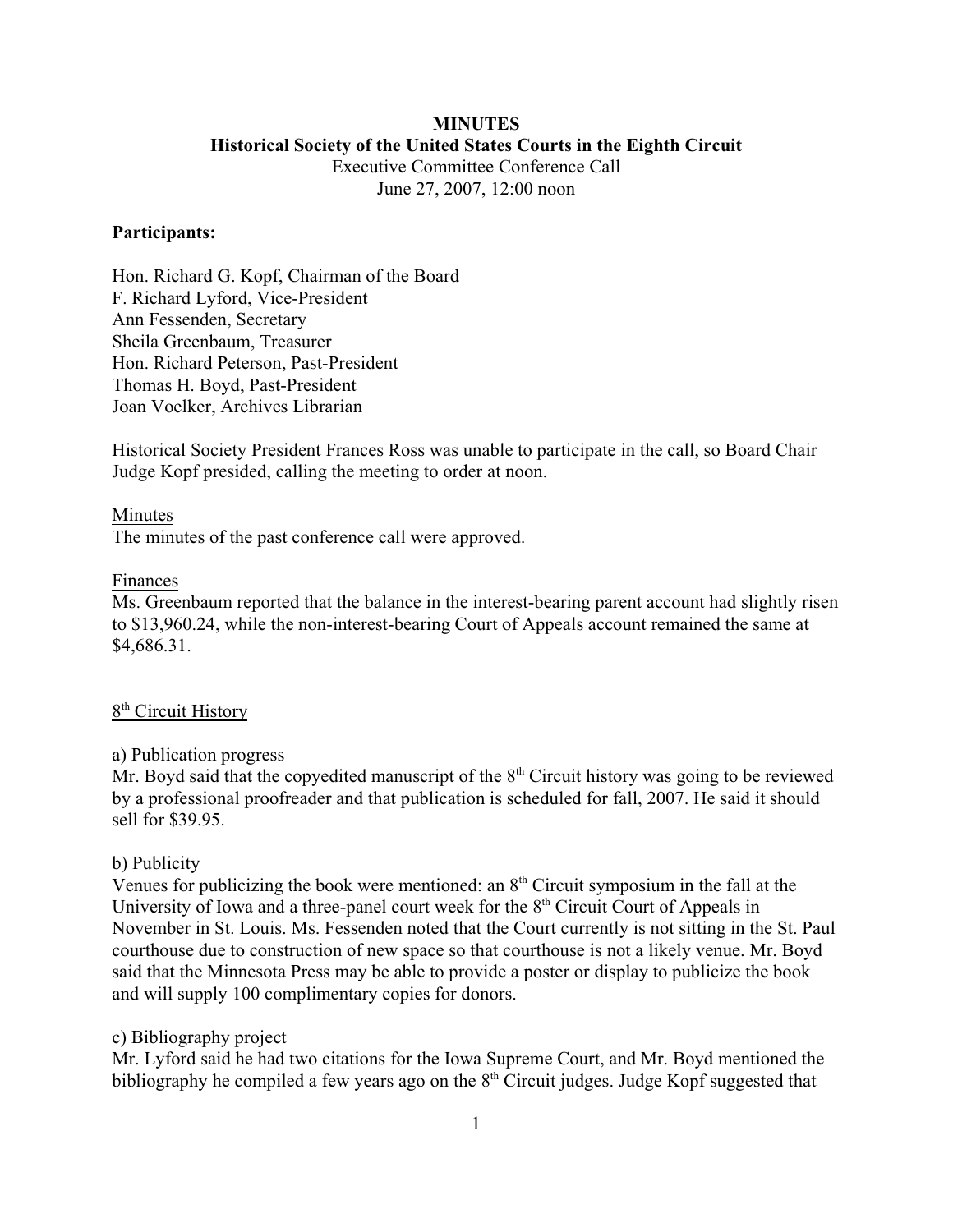Ms. Voelker supply a list of  $8<sup>th</sup>$  Circuit oral histories. Ms. Voelker said she had compiled a couple of variations on such a list and that she and her assistant were in the process of putting the information into an Excel spreadsheet.

#### Judge Lay's Memorial

Judge Peterson inquired as to when Judge Lay's memorial would be and offered his assistance as he and Judge Lay were roommates in college. Ms. Fessenden said that a date had not yet been set but that she would let the committee know when it was scheduled. Mr. Boyd said that the Minnesota chapter of the Federal Bar Association paid tribute to Circuit Judges Lay and Heaney, and Judge Heaney spoke at the event. Ms. Greenbaum and others pointed out that Judge Lay cared deeply about the preservation of court history and was instrumental in establishing the  $8<sup>th</sup>$ Circuit Historical Society.

#### Branch Reports

Ms. Voelker said that she would send notice to the board that it was time to submit annual reports as of June 30. She noted that this included branch activities and financial reports and the parent financial report; she said that the parent activities report is completed in January for publication in the 8<sup>th</sup> Circuit Annual Report. Ms. Voelker reported that one report had already been received, and Mr. Lyford said he had just mailed the minutes from the Southern District of Iowa's meeting.

#### Nomination of Officers and 2007 Board Meeting

Judge Kopf suggested that the executive committee nominate the current officers for another term and that the board of directors hold a meeting via conference call in late September or early October. The executive committee approved the nomination of the current officers and tentatively set a date of October 3, 2007, at noon for the board meeting, pending approval from President Ross. Judge Kopf asked Ms. Voelker to confirm this date with Ms. Ross. He said that he and Ms. Ross would draft an agenda that he would send to Ms. Voelker for dissemination to the board with notice of the meeting. He offered to have his judicial assistant coordinate the call with Sprint. He also asked the committee for any agenda items, and the following was noted: Approval of Branch Regulations for Nebraska and Iowa.

Mr. Lyford let the committee know that in Iowa it is customary for the chief judge to represent his or her district court on the board of directors of the  $8<sup>th</sup>$  Circuit Historical Society. As the Society currently has other judges listed as members of the board for Iowa, Judge Kopf suggested that Ms. Fessenden send a letter to the current chief judges of the Southern and Northern Districts of Iowa acknowledging their participation with a cc to the judges formerly representing the districts. Ms. Fessenden agreed to do so.

### Proposed Change in Nebraska Branch Regulations

Judge Kopf reported that the judges of the Nebraska District Court, the Nebraska Federal Practice Committee, and the Nebraska branch all approved the change in regulations for the Nebraska branch. He said that the proposed regulations were pending approval of the parent Society's executive committee, at which point the executive committee approved the change in